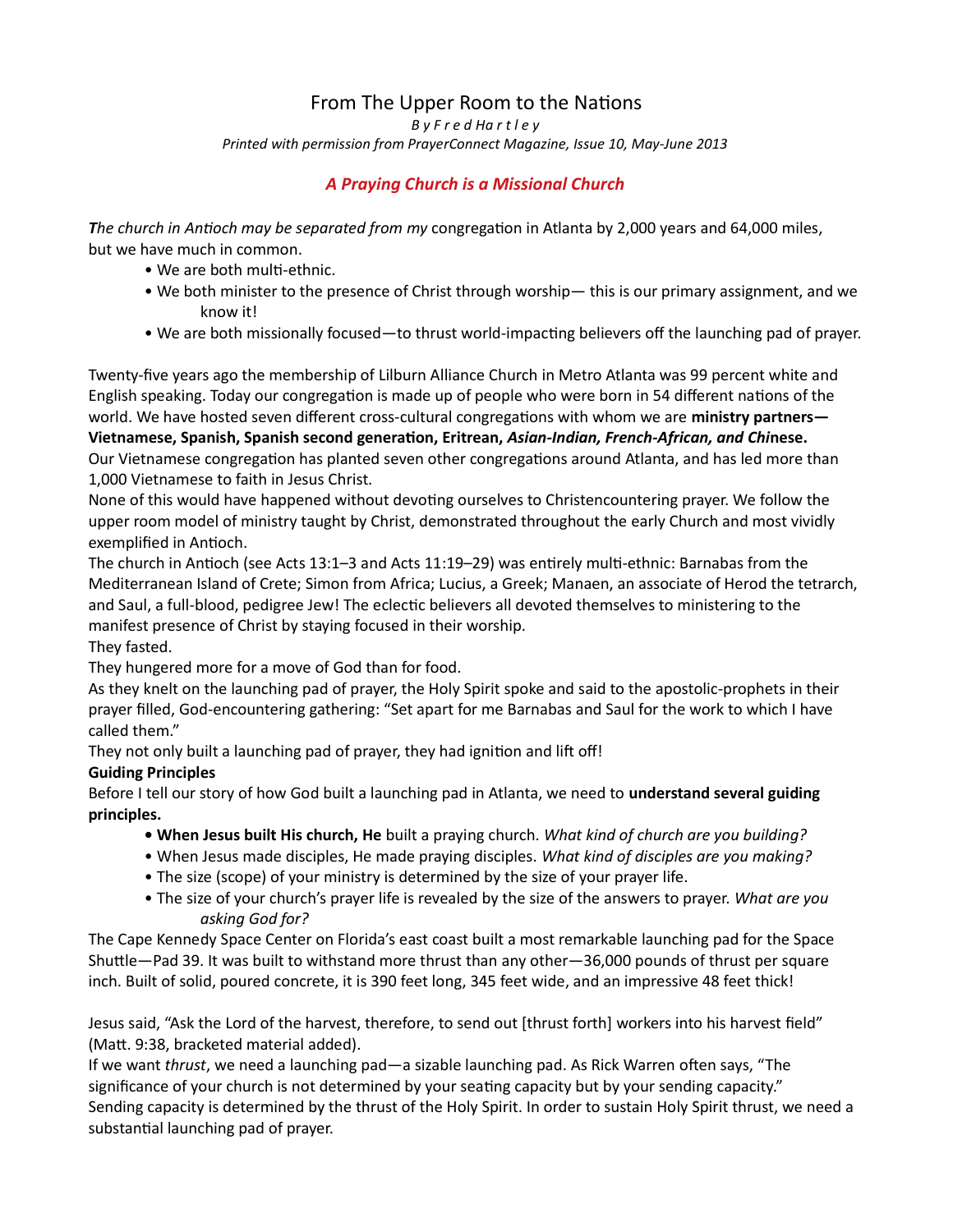#### Upper Room: The Crown Jewel

It was no mere coincidence that the only thing Jesus built while on earth was the upper room full of praying disciples. The upper room was the highest accomplishment of Jesus' discipleship ministry— the crown jewel. The tragedy of the modern church is that Jesus' highest accomplishment has become our flagrant omission. An upper room or *huperoon* in Greek (Acts 1:13) was common in the Middle East in Jesus' time. People gathered in the flat, open space on the rooftop of the square buildings for conversation—to sip tea, tell stories, welcome out-of-town guests, or unwind at the end of the day. For Jesus and His disciples the upper room provided a meeting place where they could talk, pray, plan, and eat together.

In one such upper room, Jesus broke bread, served the disciples the Passover meal, and washed their feet. Before He ascended into heaven, while gathered with them on the Mount of Olives, Jesus "gave them this command: 'Do not leave Jerusalem, but wait for the gift my Father promised, which you have heard me speak about'" (Acts 1:4). The word command, used in the military, is the strongest word in the Greek language for *decree*. So Jesus put them under strictest orders.

Obviously, 40 days earlier, when Jesus was begging them in the Garden of Gethsemane to pray with Him one hour, His disciples were not yet upper-room disciples.

But now they were fully engaged.

Something had changed. No sooner does Jesus bodily ascend into heaven, right before their eyes, than they demonstrate that transformation: "Then they returned to Jerusalem from the hill called the Mount of Olives, a Sabbath day's walk from the city. When they arrived, they went upstairs to the room [huperoon] where they were staying" (Acts 1:12–13).

The same disciples, who before couldn't pray one hour, now could pray the better part of 240 hours—ten straight days! Into that upper room He had led His disciples. Into that room He had poured out His Spirit. Out from that room He had thrust forth His empowered disciples. Out from that room He carried out His mission on earth.

In a matter of hours the early Church grew from 120 to 3,120. That kind of church growth would be impressive anywhere, but this happened in Jerusalem!

We, as a local church in Metro Atlanta, realized that this pattern of upperroom, God-encountering, launchingpad- building prayer is a prototype that continues through New Testament life.

The initial upper room in Jerusalem was by no means the only upper room in the Book of Acts.

- Peter and John were on their way to an upper-room encounter with Christ when they met a lame man (Acts 3).
- The early Church had an upperroom, earth-shaking, prayer encounter with God (Acts 4).
- The apostles appointed deacons so they could remain devoted to upper-room prayer (Acts 6:4).
- Paul had an upper-room encounter with Ananias (Acts 9).
- Peter had an upper-room encounter with God (Acts 10).

The church in AnƟoch certainly built an upper room that launched the first mission team of Paul and Barnabas (Acts 13). In fact, every church Paul planted became an upper room. And when Paul launched a new mission trip, he was sent from the launching pad in Antioch.

# An Upper Room in

# Every Church

When Lilburn Alliance Church saw this upper-room, God-encountering, launching-pad-of-prayer pattern, we realized we needed an upper room. We asked God for His blueprint and began a central, all-church prayer gathering known as the RIVER.

What makes an upper-room prayer gathering unique?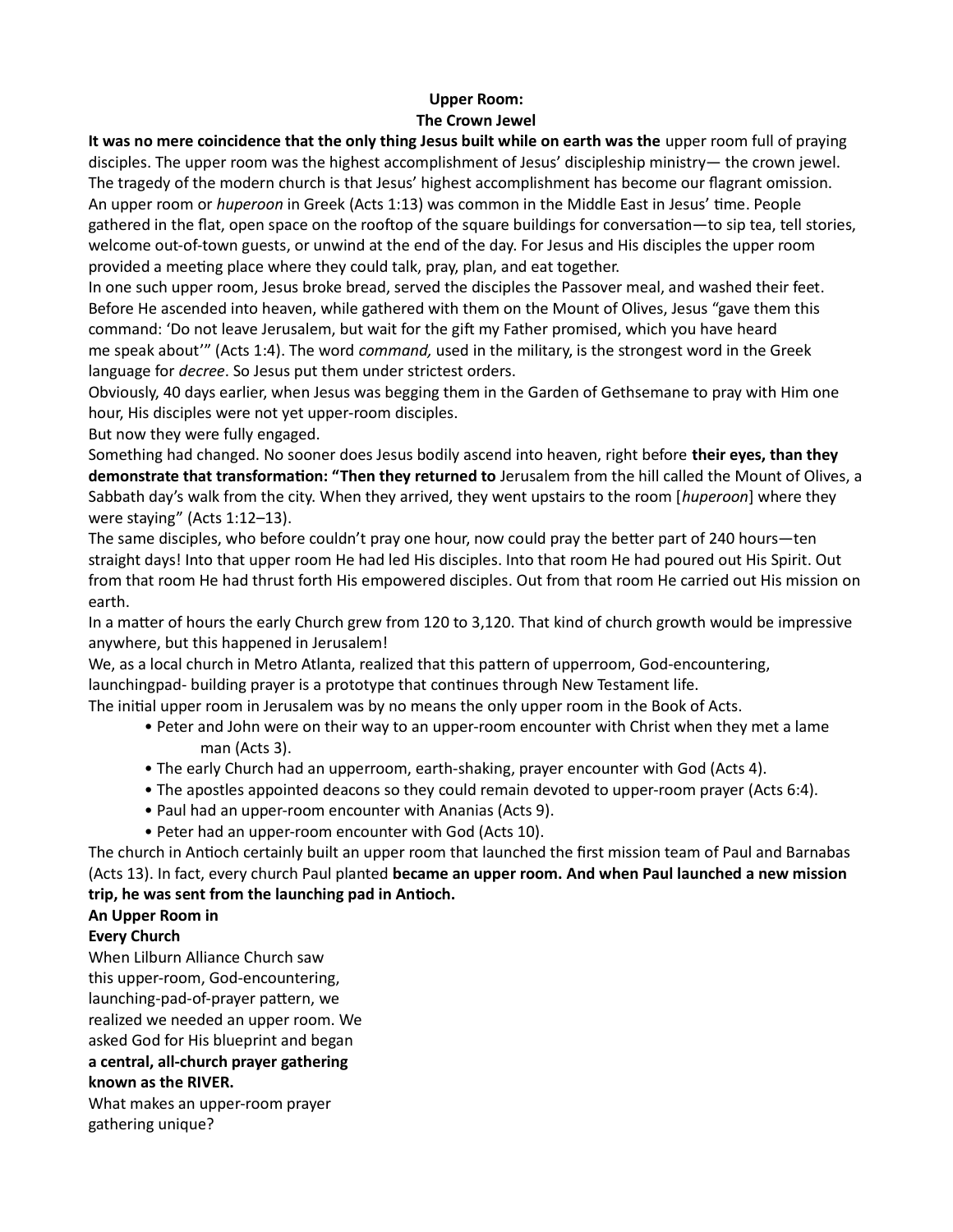The primary focus of an upperroom prayer gathering has one ultimate purpose—to minister to the manifest presence of Christ. Just as in Antioch they were worshipping the Lord when God gave them their mission, so every upper-room prayer gathering has one agenda—to minister to the Lord with our prayer and worship. Until we understand that our first assignment is to minister to the manifest presence of Christ, God will not give us our second assignment. It was in the RIVER one night that

God put a burden on our hearts for the neighborhoods, apartment complexes and subdivisions immediately adjacent to our church property. I saw a picture of myself going door to door, introducing myself and saying to the people, "I would like to pray for you—what would you like Jesus to do for you?" This struck a chord with our whole church family. Since then, we have visited 5,000 homes around our church campus. At our Wednesday night AWANA kids clubs, more than half of

the children are from the neighborhoods around our church. Muslim, Buddhist, and Hindu parents bring their children to our church. It looks like a meeting of the United Nations each week. Now when I walk the neighborhoods around our church, most of the people recognize me, smile big, and many thank me for all our church is doing for the community.

During the past 25 years, we have seen more than 3,000 people come to faith in Christ through the personal witness and ministries of our people. I wish I could say they all became members

of our church, but they have not. The greatest reward, however, is the knowledge that we will all be gathered before God's throne one day in united worship.

The Upper Room Today The upper room is the closest place to heaven on earth. Just think about it.